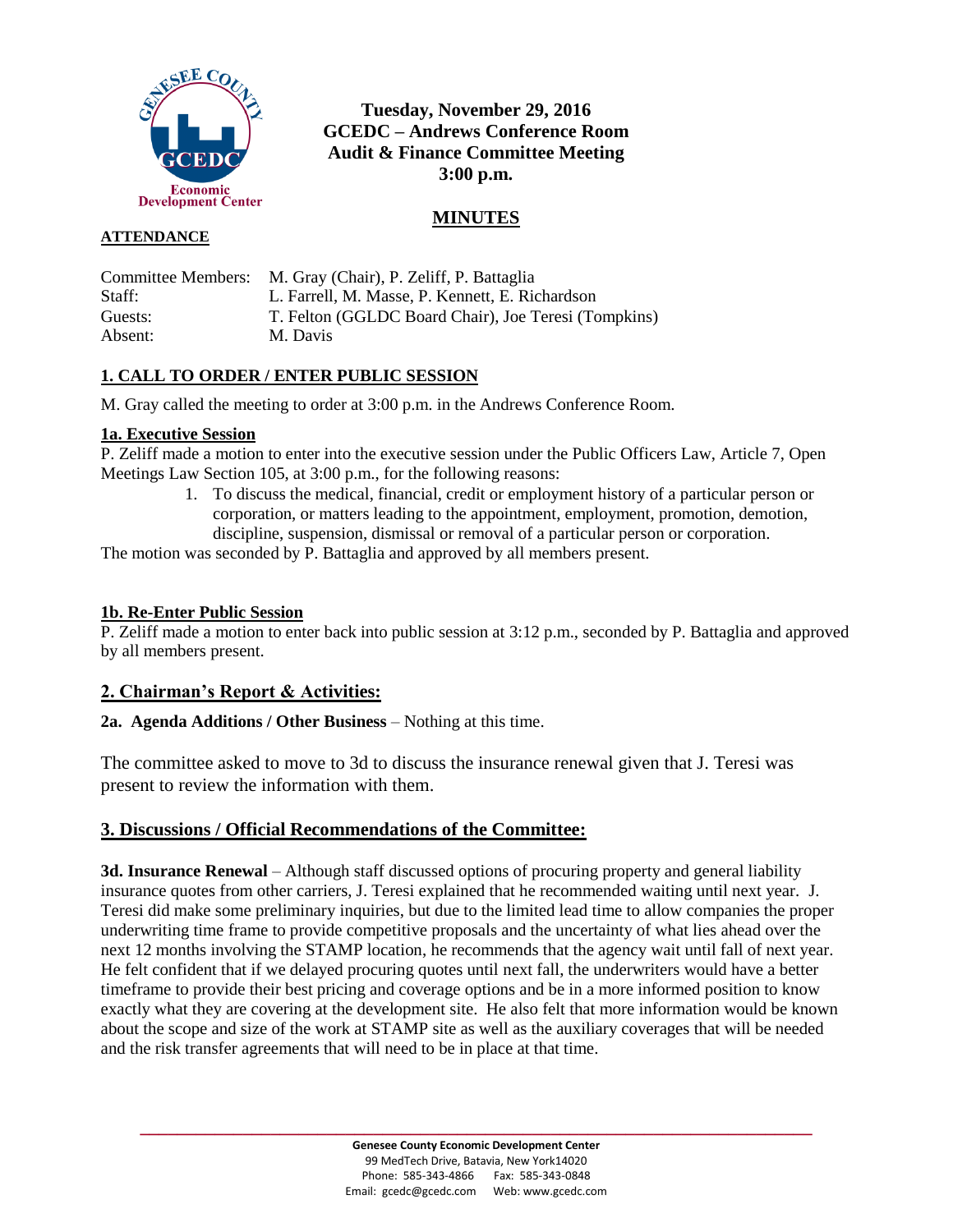In the interim, J. Teresi feels that he has secured a competitive renewal proposal from Selective Insurance who is aware of the upcoming plans for STAMP and has made concessions regarding the costs associated with the land under development in Alabama which is a benefit to the GCEDC.

J. Teresi believes that waiting 9-10 months to approach the insurance companies is in the best interest of the GCEDC and GGLDC. With the additional lead time he is confident that the other insurance companies will review and put forth their best effort for a competitive quote.

J. Teresi reminded the Committee that the Selective policy includes a \$10 million umbrella policy and that the price for 2017 will be about the same as 2016. Selective Insurance covers property, general liability, commercial auto, inland marine, crime and the umbrella policies.

Selective Insurance Company also carries the agency's workers compensation insurance which has increased by 13% due to NYS rates increasing.

Erie & Niagara Insurance carries the property insurance at STAMP, specifically this is for the houses. The annualized price for this coverage has increased about 28%, but this is due to the houses being vacant. Vacant properties are rated as unoccupied/vacant structures and as such have an additional surcharge. Once the houses are demolished this insurance coverage will no longer be needed.

**P. Battaglia made a motion to recommend approval of the Insurance Renewal; the motion was seconded by P. Zeliff. Roll call resulted as follows:**

| P. Zeliff    | - Yes    |
|--------------|----------|
| P. Battaglia | - Yes    |
| M. Gray      | - Yes    |
| M. Davis     | - Absent |

**The item was approved as presented.**

J. Teresi left the meeting at approximately 3:30.

#### **2. Chairman's Report & Activities:**

#### **2b. Minutes: October 25, 2016**

**P. Zeliff made a motion to approve the October 25, 2016 Minutes; the motion was seconded by P. Battaglia. Roll call resulted as follows:**

| - Yes    |
|----------|
| - Yes    |
| - Yes    |
| - Absent |
|          |

**The item was approved as presented.**

#### **3. Discussions / Official Recommendations of the Committee:**

**3a. October 2016 Financial Statements -** L. Farrell presented the October Financial Statements to the Committee and noted the following:

- In the Operating fund most of the activity is reoccurring and we should expect to be at 83.3% of budget.
- A large portion of the employer contribution to employee HSA accounts is made at the beginning of the year.
- A majority of the unemployment insurance is paid at the beginning of the year.
- Insurance is paid in full and will be within budget on a consolidated basis by year end.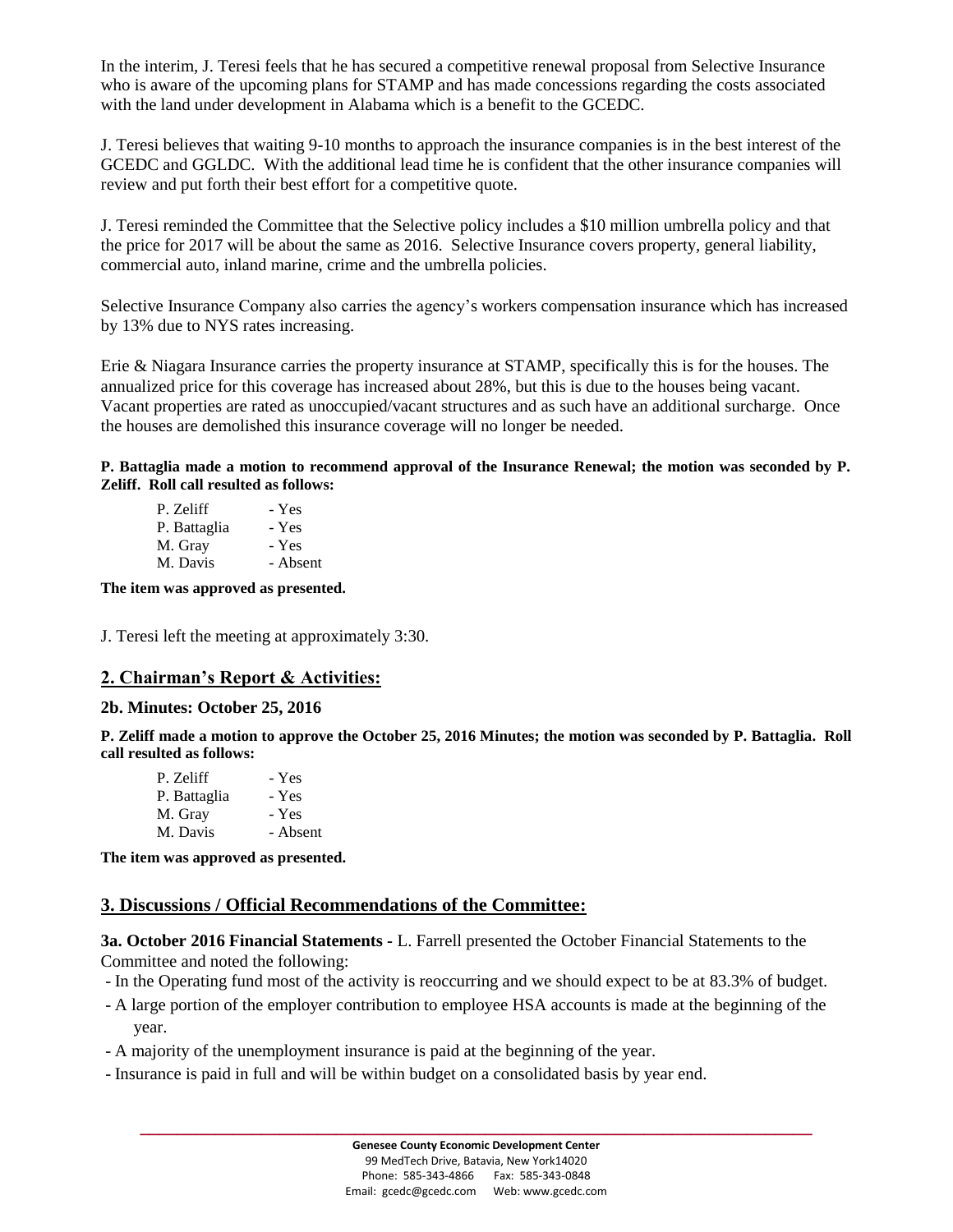- Dues and Subscriptions include Greater Rochester Enterprise (\$50K) and Invest Buffalo Niagara (IBN) (previously Buffalo Niagara Enterprise) (\$25K).
- Received an application fee from TJ Sheehan Distribution.
- RLF #1 has 3 active loans. The loan receivable from Savage IO remains in collections.
- Allowance for Bad Debt is being increased by \$10K, to be recognized evenly throughout the year.
- RLF #2 has 2 active loans.
- The expenses in STAMP that are unbudgeted correspond with unbudgeted grant income.
- STAMP Land Acquisition Interest is capitalized and the expense will be drawn down on the ESD \$33M Grant.
- The GAIN! Loan fund received \$65K in October for a loan to Cottonwood Farms.
- All expenditures are in line with the budget except where noted.

**P. Zeliff made a motion to recommend approval of the October Financial Statements; the motion was seconded by P. Battaglia. Roll call resulted as follows:**

**P. Zeliff - Yes P. Battaglia - Yes M. Gray - Yes M. Davis - Absent**

**The item was approved as presented.**

**3b. \$33M STAMP Grant Draw Review YTD** – L. Farrell explained to the committee that the agency has received draw #1 of the \$33M STAMP grant and all but \$200,000 of draw #2. The \$200K is the Village of Oakfield water tower payment, backup documentation has been provided and it is anticipated that the funds should be received soon. Draw #3, #4, and #5 have been submitted and it is not expected to have any delays. All expenses related to this grant are paid using the Line of Credit with KeyBank (formerly First Niagara) and is repaid once the reimbursements are received from NYS.

**3c. Auditor Selection** – L. Farrell reminded the committee that the auditor engagement partner with Mostert, Manzenero & Scott LLP has been rotated every five years and we have two more years with the current partner before we would have to switch partners again. The advantage is that they are familiar with what we do and how we do it. P. Battaglia mentioned that typically there is a  $2 - 3$  year learning curve for a new audit firm.

L. Farrell recommended staying with the current auditor until the end of this 5 year rotation, at which time we would go out to bid for these services.

**P. Battaglia made a motion to recommend approval of continuing services with the current auditor Mostert, Manzenaro & Scott not to exceed \$11,000; the motion was seconded by P. Battaglia. Roll call resulted as follows:**

| P. Zeliff    | - Yes    |
|--------------|----------|
| P. Battaglia | - Yes    |
| M. Gray      | - Yes    |
| M. Davis     | - Absent |

**The item was approved as presented.**

**3d. Insurance Renewal** - Approved earlier in the board meeting.

**3e. Revolving Loan Fund Policies: Interest Rate** - The GCEDC's loan policies currently list the interest rate being charge as 80% of Prime with a floor of 3%. With the recent success of the GAIN! Loan fund, which is 1% fixed interest rate, the staff thought the Audit and Finance Committee should review our current loan programs and consider making modifications. Some options could be:

1. Remove the floor of 3% and let the rate be 80% of Prime.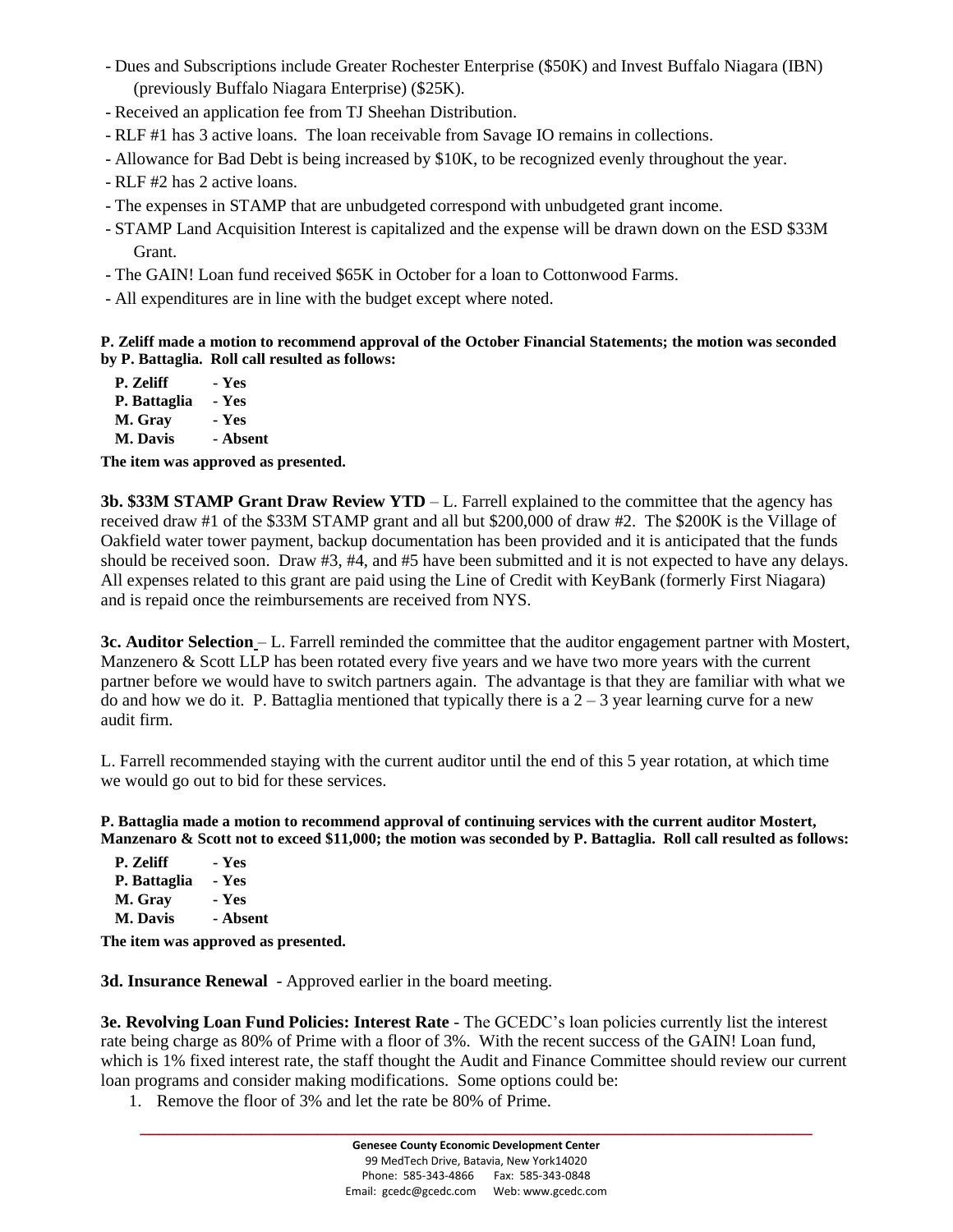- 2. Reduce the percentage of Prime
- 3. Do a short-term program of a low interest rate (1%, 2%) that would last six months

Current cash balance for the GCEDC loan fund is \$533,454.

L. Farrell mentioned that currently these funds are used for internal borrowing as needed.

P. Battaglia noted that he likes the idea of having the funds available for internal borrowing and that he did not believe that the agency should be competing with banks. He believes that the funds should continue to be used for gap financing.

P. Zeliff agreed with P. Battaglia's statements.

M. Grey also agreed with P. Battaglia and mentioned that if the funds were completely loaned out it could be a risk to the agency as it currently provides reassurance for internal borrowing.

T. Felton agreed with the previous comments and added that he does not feel as if the agency is losing deals because of the interest rate.

The committee decided that they were not interested in changing the Revolving Loan Fund #1 policy at this time.

**3f. Sale of Reinforced Concrete Casing at Gateway I** - The GCEDC had constructed a Reinforced Concrete Casing that runs underneath the Thruway that was anticipated to hold two water lines that were going to supply water to the Gateway I Corporate Park. Once construction was completed, water was able to be brought to Gateway I Route 98 from the opposite direction so that casing was never used. The GCEDC has maintained ownership and has been required to pay for insurance coverage on this pipe as mandated by the NYS Thruway Authority. In discussion with the Town of Batavia, they do not want to accept dedication for it, and we cannot abandon it without filling in the casing. Empire Access is looking to directional drill underneath the Thruway to run fiber optic cable. When performing their test drills, the construction company was notified by the Town of Batavia that an existing conduit exists and that the GCEDC might be interested in selling it to them. Empire Access is willing to pay the GCEDC what their cost would be to complete this work which they have stated is \$6,550. I am not sure what type of casing they would use, but Clark Patterson Lee has estimated that a 2" copper conduit would cost anywhere from \$15-\$30 per foot. Using that as a guide calculation, this would put that estimate between \$3,750 and \$7,500. Their estimate seems reasonable and this is the best possible solution to alleviate the GCEDC of the responsibility and liability for insuring this empty conduit casing. This casing was originally installed around 1992 or 1993.

M. Masse asked the board to approve the sale of an existing Reinforced Concrete Casing that runs underneath the Thruway to Empire Access (or its representative thereof) in the amount of \$6,550.

**P. Zeliff made a motion to recommend approval of the sale of an existing Reinforced Concrete Casing that runs underneath the Thruway to Empire Access (or its representative thereof) in the amount of \$6,550; the motion was seconded by P. Battaglia. Roll call resulted as follows:**

**P. Zeliff - Yes P. Battaglia - Yes M. Gray - Yes M. Davis - Absent**

**The item was approved as presented.**

#### **4. ADJOURNMENT**